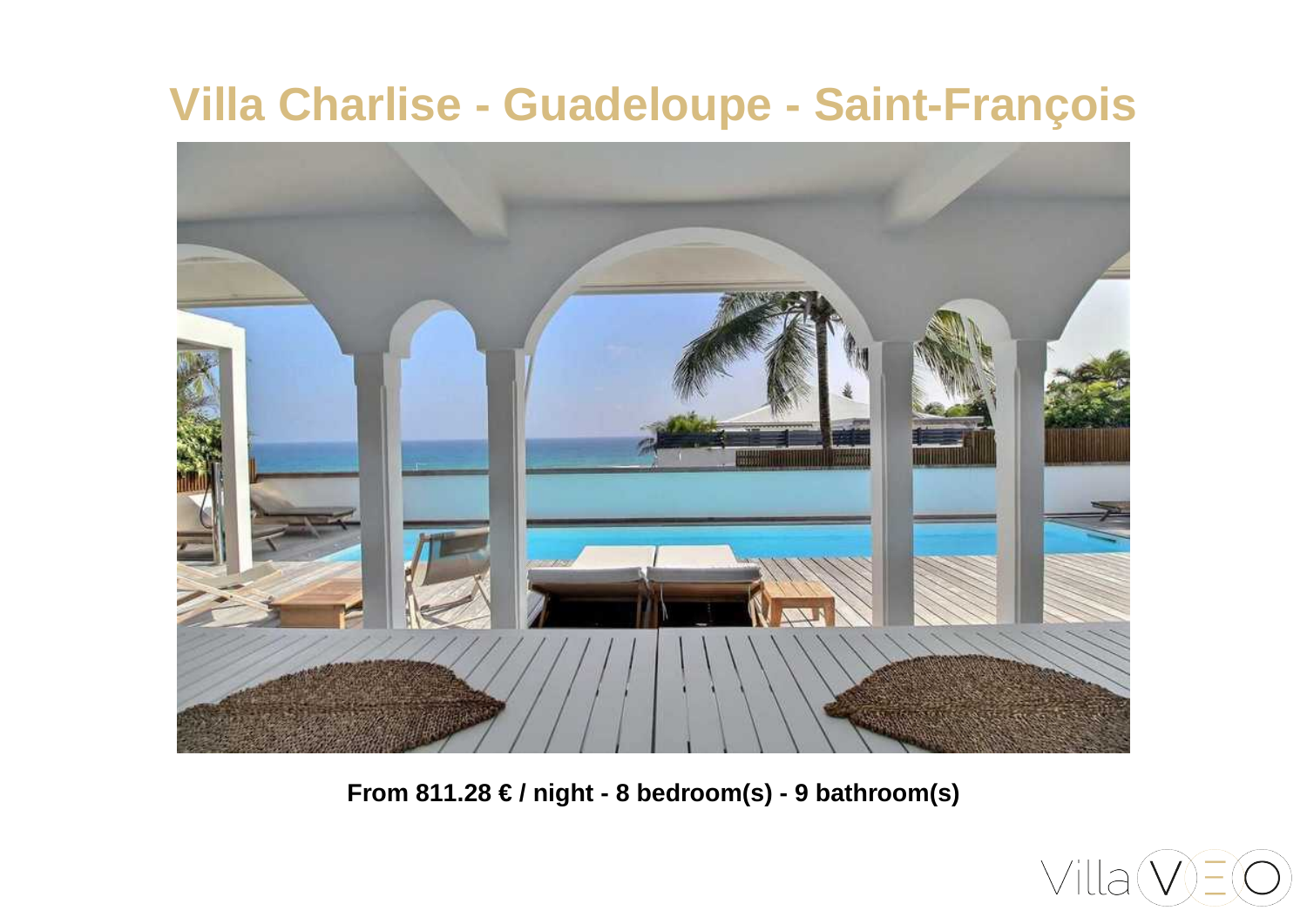## **Galerie photos / Photo gallery**













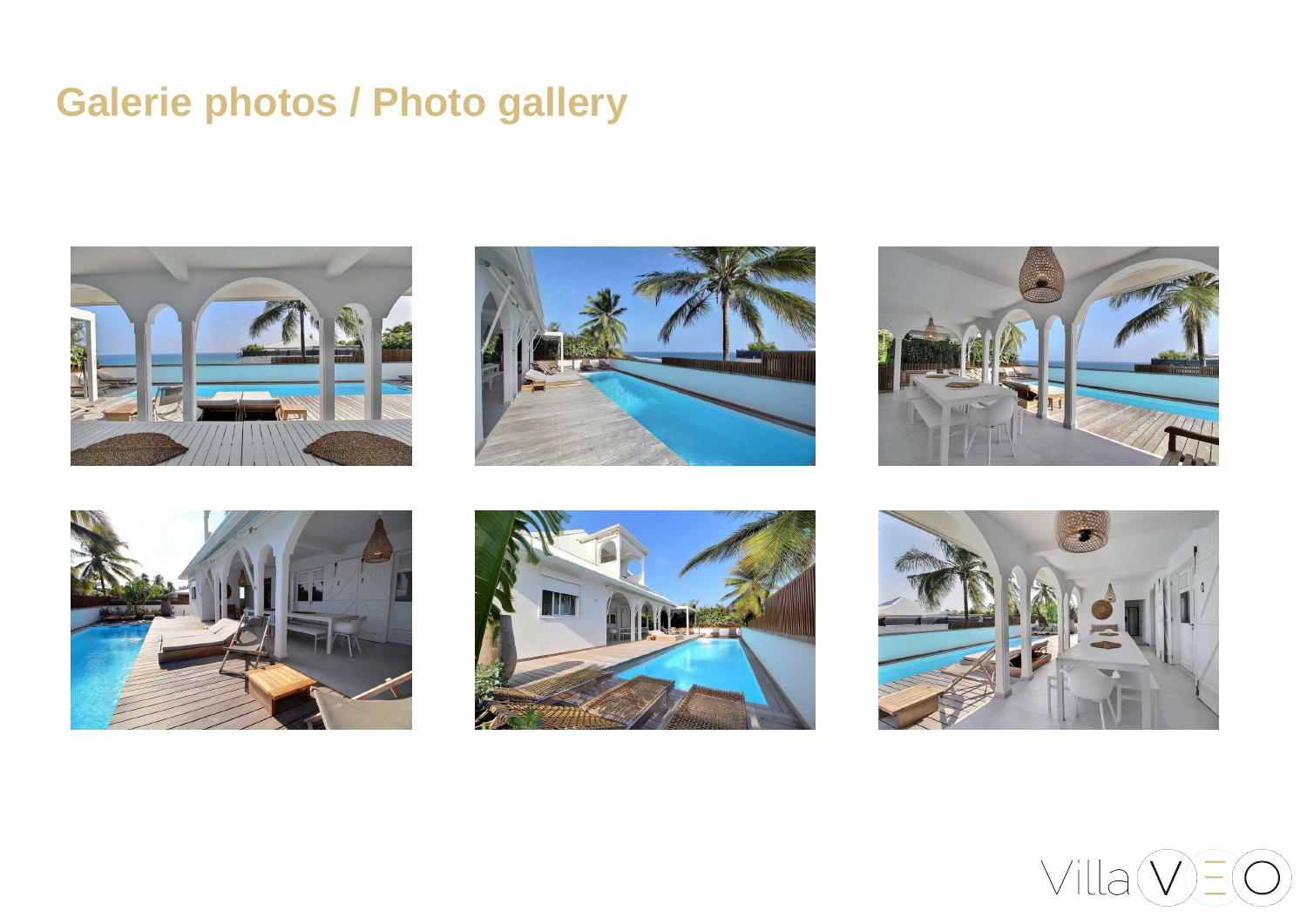#### **Votre location / Your rental**

Villa de luxe avec 8 chambres et 9 salles de bains, pouvant accueillir jusqu'à 16 personnes.

Située dans le quartier résidentiel de l'Anse des Rochers, à seulement 200m de la plage de l'Anse des Rochers.

Construite sur 3 niveaux, vous disposerez de plusieurs espaces de vie. Deux terrasses avec deux piscines privées, trois salons confortables, 3 cuisines entièrement équipées, plusieurs balcons avec vue sur la mer et le jardin et une vue imprenable sur la mer.

Décorée avec beaucoup de goût et d'harmonie, cette location de vacances ravira les grandes familles et les groupes d'amis souhaitant passer des vacances sous le soleil de la Guadeloupe.

Luxury villa with 8 bedrooms and 9 bathrooms, accommodating up to 16 people.

Located in the residential area of Anse des Rochers, only 200m from the beach of Anse des Rochers.

Built on 3 levels, you will have several living spaces. Two terraces with two private pools, three comfortable living rooms, 3 fully equipped kitchens, several balconies with sea and garden view and a breathtaking view of the sea.

Decorated with a lot of taste and harmony, this vacation rental will delight large families and groups of friends wishing to spend vacations under the Guadeloupean sun.

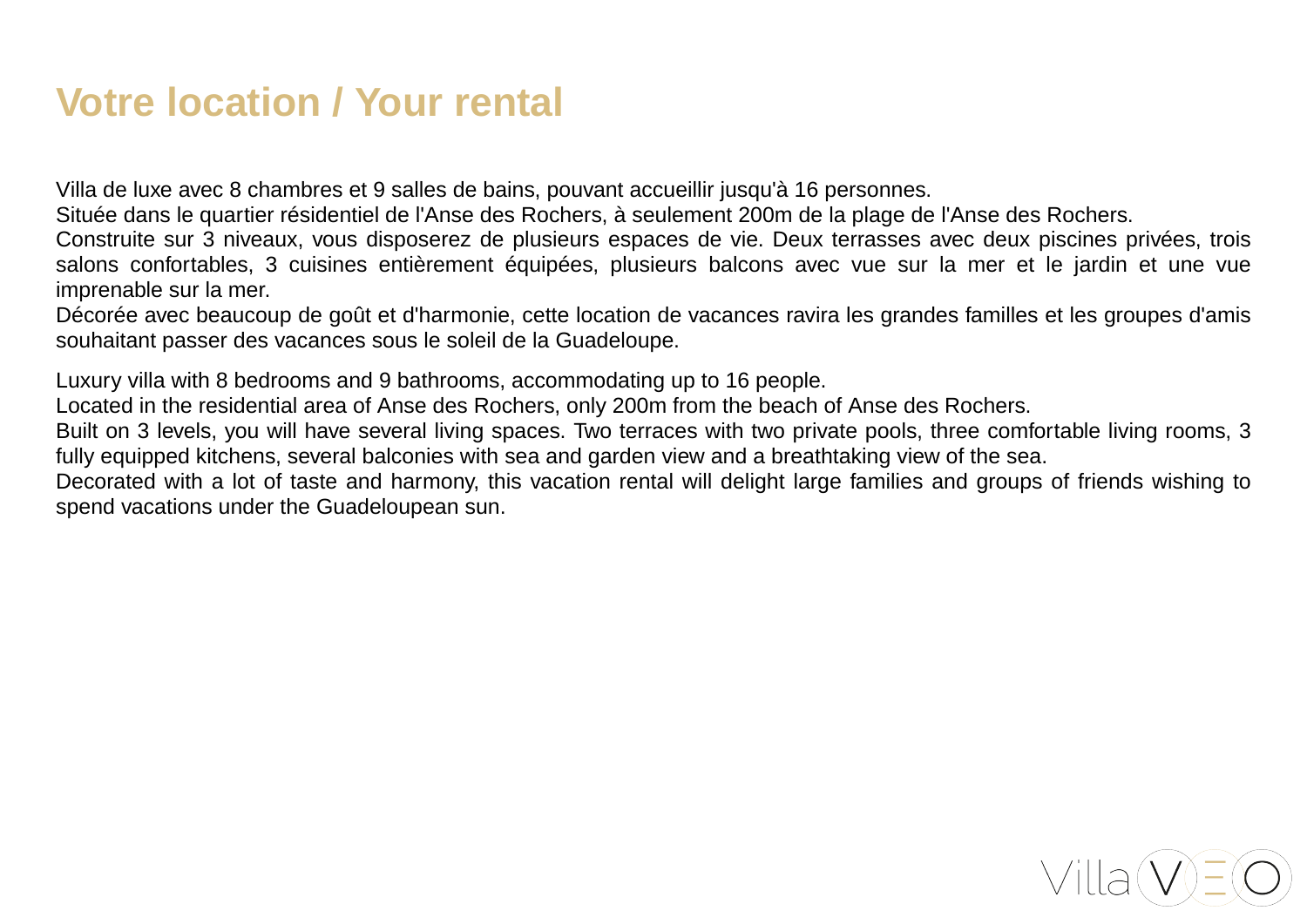# **Caractéristiques / Features**

 $\bigotimes$  500 m2 /  $\bigotimes$  16 traveler(s) /  $\bigotimes$  8 bedroom(s) /  $\bigotimes$  9 bathroom(s)

### **Equipements / Equipment**



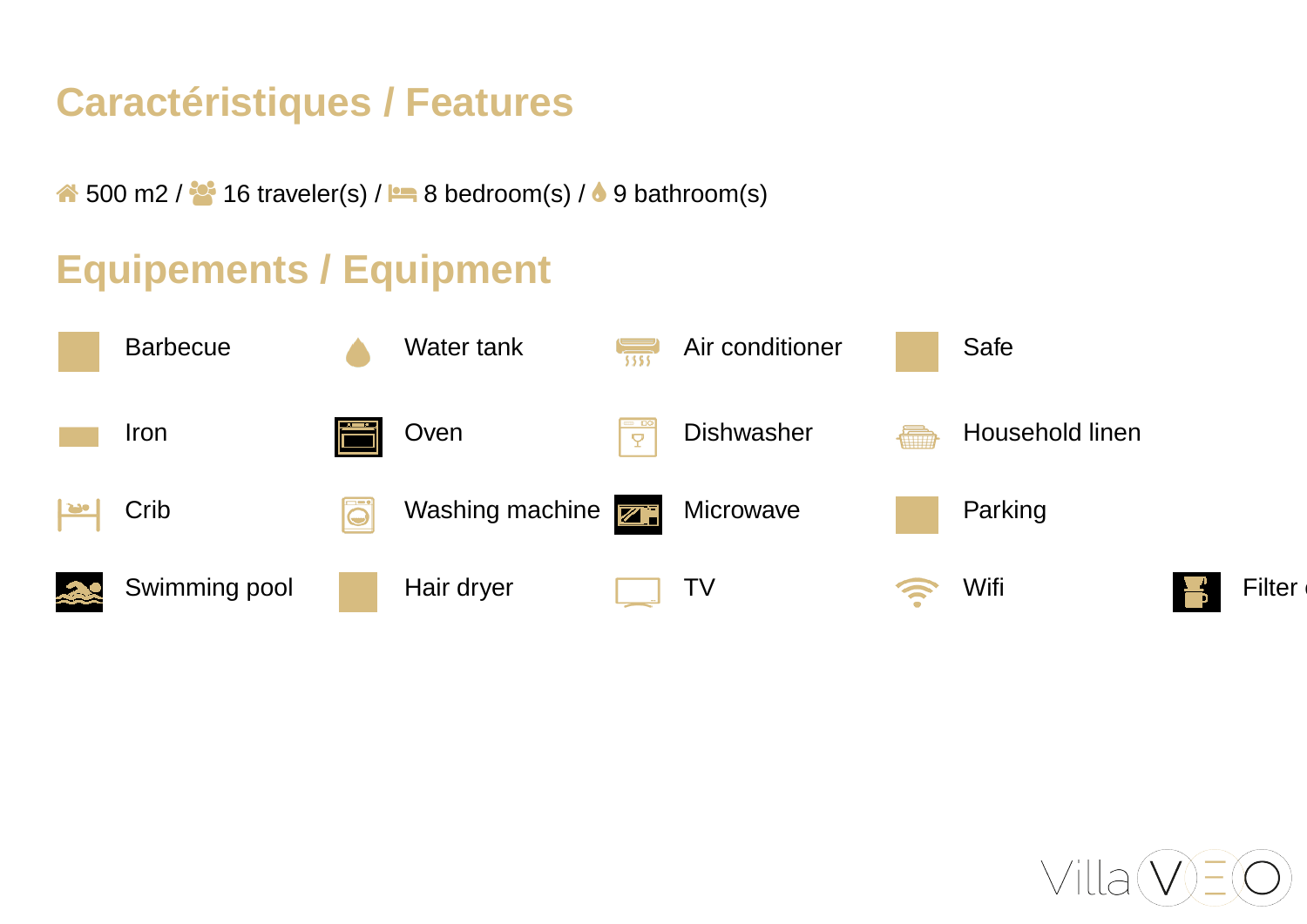#### **Localisation**